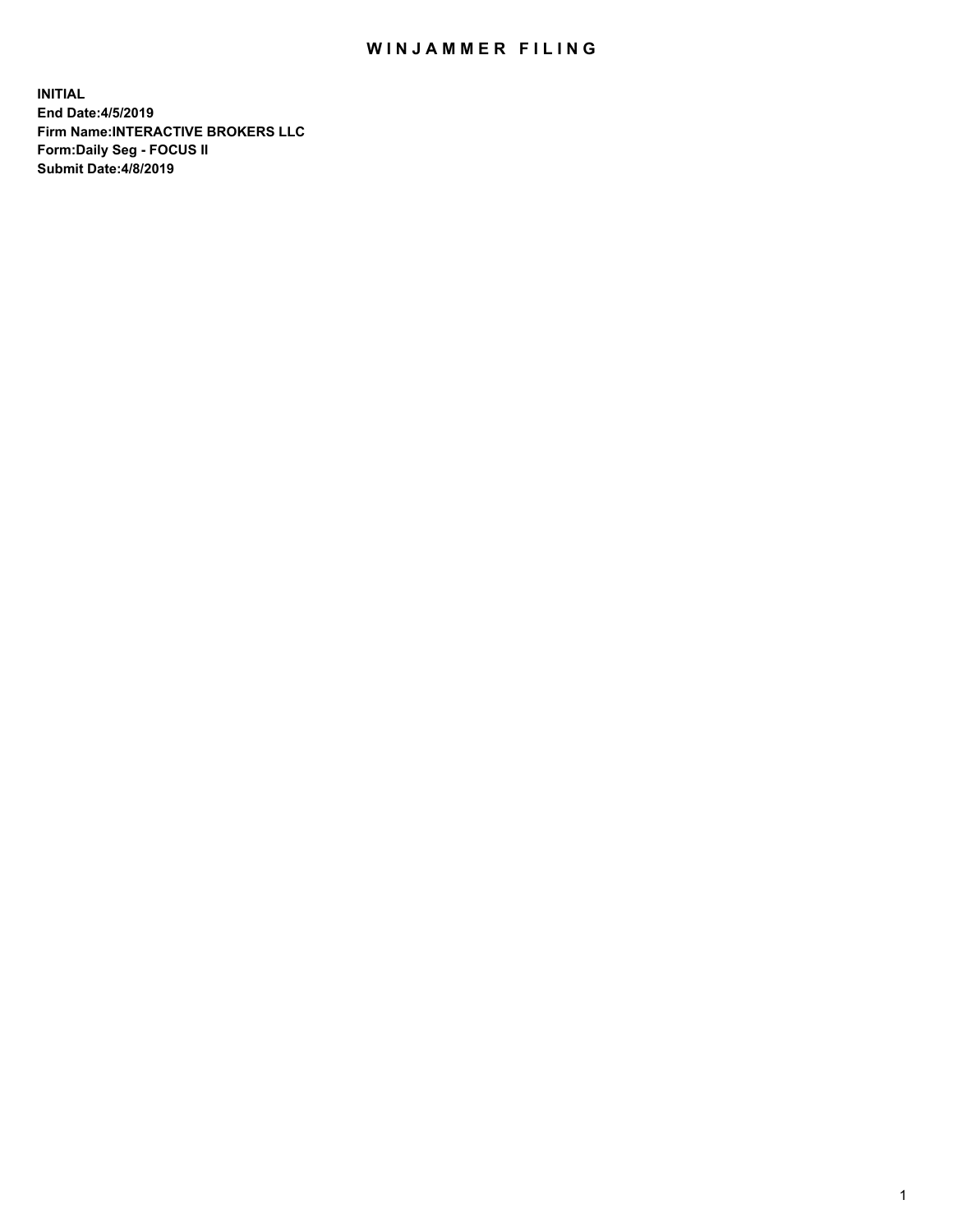**INITIAL End Date:4/5/2019 Firm Name:INTERACTIVE BROKERS LLC Form:Daily Seg - FOCUS II Submit Date:4/8/2019 Daily Segregation - Cover Page**

| Name of Company                                                                                                                                                                                                                                                                                                                | <b>INTERACTIVE BROKERS LLC</b>                                                      |
|--------------------------------------------------------------------------------------------------------------------------------------------------------------------------------------------------------------------------------------------------------------------------------------------------------------------------------|-------------------------------------------------------------------------------------|
| <b>Contact Name</b>                                                                                                                                                                                                                                                                                                            | James Menicucci                                                                     |
| <b>Contact Phone Number</b>                                                                                                                                                                                                                                                                                                    | 203-618-8085                                                                        |
| <b>Contact Email Address</b>                                                                                                                                                                                                                                                                                                   | jmenicucci@interactivebrokers.c<br>om                                               |
| FCM's Customer Segregated Funds Residual Interest Target (choose one):<br>a. Minimum dollar amount: ; or<br>b. Minimum percentage of customer segregated funds required:% ; or<br>c. Dollar amount range between: and; or<br>d. Percentage range of customer segregated funds required between:% and%.                         | $\overline{\mathbf{0}}$<br>$\overline{\mathbf{0}}$<br>155,000,000 245,000,000<br>00 |
| FCM's Customer Secured Amount Funds Residual Interest Target (choose one):<br>a. Minimum dollar amount: ; or<br>b. Minimum percentage of customer secured funds required:% ; or<br>c. Dollar amount range between: and; or<br>d. Percentage range of customer secured funds required between:% and%.                           | $\overline{\mathbf{0}}$<br>$\pmb{0}$<br>80,000,000 120,000,000<br>00                |
| FCM's Cleared Swaps Customer Collateral Residual Interest Target (choose one):<br>a. Minimum dollar amount: ; or<br>b. Minimum percentage of cleared swaps customer collateral required:% ; or<br>c. Dollar amount range between: and; or<br>d. Percentage range of cleared swaps customer collateral required between:% and%. | <u>0</u><br><u>0</u><br>0 <sub>0</sub><br>0 <sub>0</sub>                            |

Attach supporting documents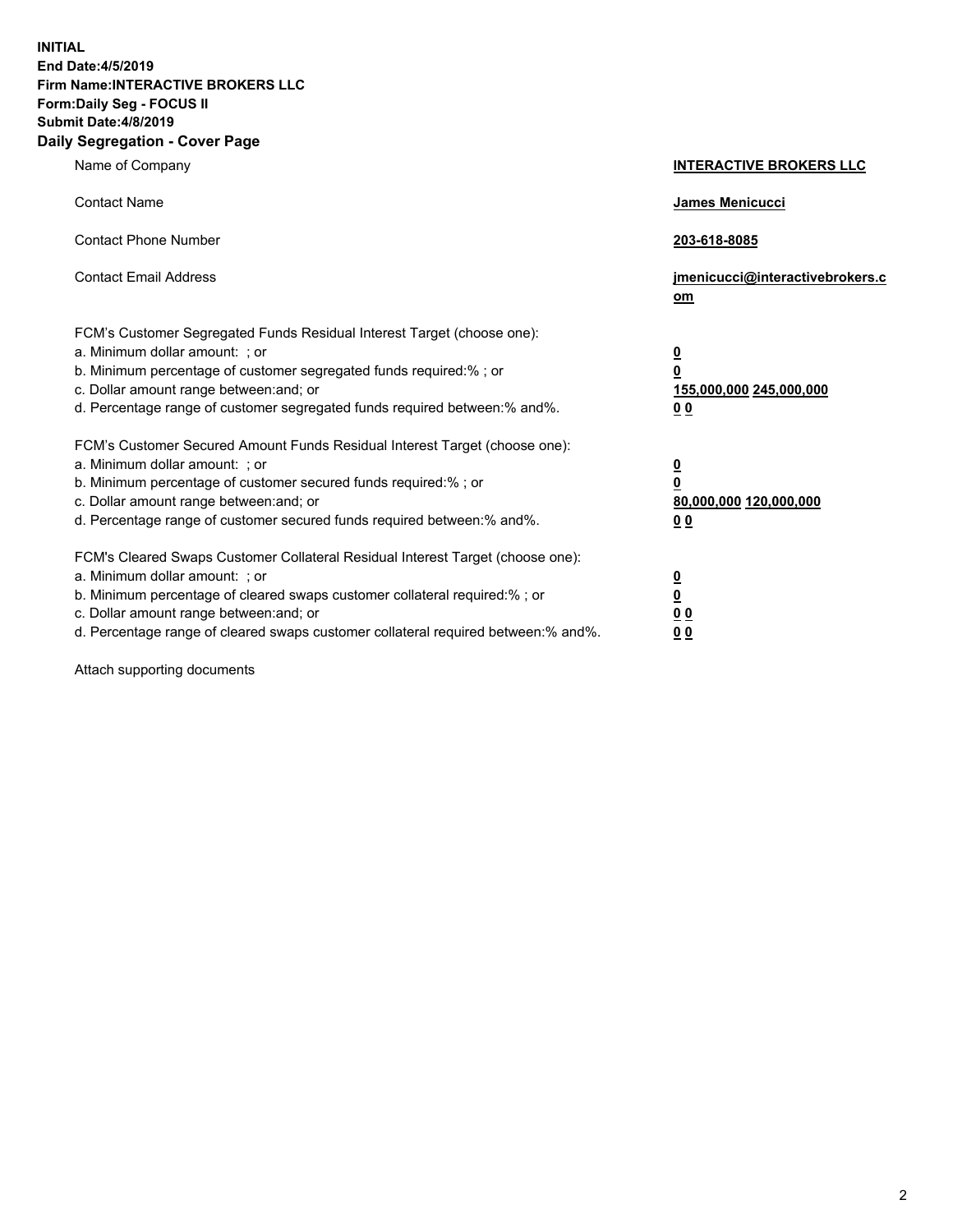## **INITIAL End Date:4/5/2019 Firm Name:INTERACTIVE BROKERS LLC Form:Daily Seg - FOCUS II Submit Date:4/8/2019 Daily Segregation - Secured Amounts**

|     | 2011, Ocgi ogation - Oceaned Anioanita                                                                     |                                                      |
|-----|------------------------------------------------------------------------------------------------------------|------------------------------------------------------|
|     | Foreign Futures and Foreign Options Secured Amounts                                                        |                                                      |
|     | Amount required to be set aside pursuant to law, rule or regulation of a foreign                           | $0$ [7305]                                           |
|     | government or a rule of a self-regulatory organization authorized thereunder                               |                                                      |
| 1.  | Net ledger balance - Foreign Futures and Foreign Option Trading - All Customers                            |                                                      |
|     | A. Cash                                                                                                    | 428,084,672 [7315]                                   |
|     | B. Securities (at market)                                                                                  | $0$ [7317]                                           |
| 2.  | Net unrealized profit (loss) in open futures contracts traded on a foreign board of trade                  | 12,691,360 [7325]                                    |
| 3.  | Exchange traded options                                                                                    |                                                      |
|     | a. Market value of open option contracts purchased on a foreign board of trade                             | 141,396 [7335]                                       |
|     | b. Market value of open contracts granted (sold) on a foreign board of trade                               | $-13,364$ [7337]                                     |
| 4.  | Net equity (deficit) (add lines 1. 2. and 3.)                                                              | 440,904,064 [7345]                                   |
| 5.  | Account liquidating to a deficit and account with a debit balances - gross amount                          | 4,377 [7351]                                         |
|     | Less: amount offset by customer owned securities                                                           | 0 [7352] 4,377 [7354]                                |
| 6.  | Amount required to be set aside as the secured amount - Net Liquidating Equity                             | 440,908,441 [7355]                                   |
|     | Method (add lines 4 and 5)                                                                                 |                                                      |
| 7.  | Greater of amount required to be set aside pursuant to foreign jurisdiction (above) or line                | 440,908,441 [7360]                                   |
|     | 6.                                                                                                         |                                                      |
|     | FUNDS DEPOSITED IN SEPARATE REGULATION 30.7 ACCOUNTS                                                       |                                                      |
| 1.  | Cash in banks                                                                                              |                                                      |
|     | A. Banks located in the United States                                                                      | 56,008,578 [7500]                                    |
|     | B. Other banks qualified under Regulation 30.7                                                             | 0 [7520] 56,008,578 [7530]                           |
| 2.  | Securities                                                                                                 |                                                      |
|     | A. In safekeeping with banks located in the United States                                                  | 412,333,442 [7540]                                   |
|     | B. In safekeeping with other banks qualified under Regulation 30.7                                         | 0 [7560] 412,333,442 [7570]                          |
| 3.  | Equities with registered futures commission merchants                                                      |                                                      |
|     | A. Cash                                                                                                    | $0$ [7580]                                           |
|     | <b>B.</b> Securities                                                                                       | $0$ [7590]                                           |
|     | C. Unrealized gain (loss) on open futures contracts                                                        | $0$ [7600]                                           |
|     | D. Value of long option contracts                                                                          | $0$ [7610]                                           |
|     | E. Value of short option contracts                                                                         | 0 [7615] 0 [7620]                                    |
| 4.  | Amounts held by clearing organizations of foreign boards of trade                                          |                                                      |
|     | A. Cash                                                                                                    | $0$ [7640]                                           |
|     | <b>B.</b> Securities                                                                                       | $0$ [7650]                                           |
|     | C. Amount due to (from) clearing organization - daily variation                                            | $0$ [7660]                                           |
|     | D. Value of long option contracts                                                                          | $0$ [7670]                                           |
|     | E. Value of short option contracts                                                                         | 0 [7675] 0 [7680]                                    |
| 5.  | Amounts held by members of foreign boards of trade                                                         |                                                      |
|     | A. Cash                                                                                                    | 91,393,051 [7700]                                    |
|     | <b>B.</b> Securities                                                                                       | $0$ [7710]                                           |
|     | C. Unrealized gain (loss) on open futures contracts                                                        | 2,697,348 [7720]                                     |
|     | D. Value of long option contracts                                                                          | 141,396 [7730]                                       |
|     | E. Value of short option contracts                                                                         | <mark>-13,364</mark> [7735] <b>94,218,431</b> [7740] |
| 6.  | Amounts with other depositories designated by a foreign board of trade                                     | <u>0</u> [7760]                                      |
| 7.  | Segregated funds on hand                                                                                   | $0$ [7765]                                           |
| 8.  | Total funds in separate section 30.7 accounts                                                              | 562,560,451 [7770]                                   |
| 9.  | Excess (deficiency) Set Aside for Secured Amount (subtract line 7 Secured Statement<br>Page 1 from Line 8) | 121,652,010 [7380]                                   |
| 10. | Management Target Amount for Excess funds in separate section 30.7 accounts                                | 80,000,000 [7780]                                    |
| 11. | Excess (deficiency) funds in separate 30.7 accounts over (under) Management Target                         | 41,652,010 [7785]                                    |
|     |                                                                                                            |                                                      |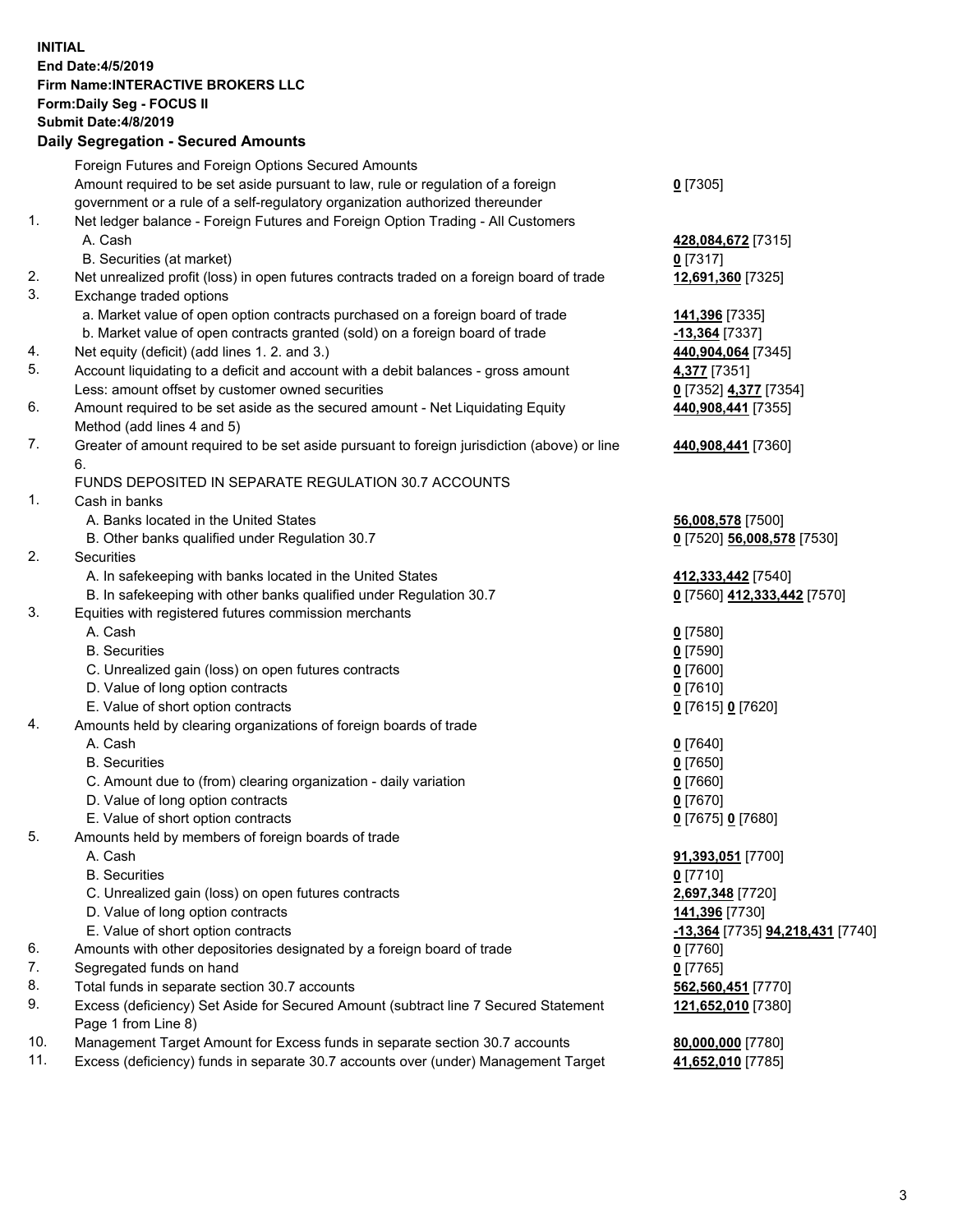| <b>INITIAL</b> |                                                                                     |                           |
|----------------|-------------------------------------------------------------------------------------|---------------------------|
|                | End Date: 4/5/2019                                                                  |                           |
|                | Firm Name: INTERACTIVE BROKERS LLC                                                  |                           |
|                | Form: Daily Seg - FOCUS II                                                          |                           |
|                | <b>Submit Date: 4/8/2019</b>                                                        |                           |
|                | Daily Segregation - Segregation Statement                                           |                           |
|                | SEGREGATION REQUIREMENTS(Section 4d(2) of the CEAct)                                |                           |
| 1.             | Net ledger balance                                                                  |                           |
|                | A. Cash                                                                             | 3,743,158,242 [7010]      |
|                | B. Securities (at market)                                                           | $0$ [7020]                |
| 2.             | Net unrealized profit (loss) in open futures contracts traded on a contract market  |                           |
| 3.             | Exchange traded options                                                             | 32,657,082 [7030]         |
|                | A. Add market value of open option contracts purchased on a contract market         | 135,913,940 [7032]        |
|                | B. Deduct market value of open option contracts granted (sold) on a contract market | -196,335,165 [7033]       |
| 4.             | Net equity (deficit) (add lines 1, 2 and 3)                                         | 3,715,394,099 [7040]      |
| 5.             | Accounts liquidating to a deficit and accounts with                                 |                           |
|                | debit balances - gross amount                                                       | 1,227,615 [7045]          |
|                | Less: amount offset by customer securities                                          | 0 [7047] 1,227,615 [7050] |
| 6.             | Amount required to be segregated (add lines 4 and 5)                                | 3,716,621,714 [7060]      |
|                | FUNDS IN SEGREGATED ACCOUNTS                                                        |                           |
| 7.             | Deposited in segregated funds bank accounts                                         |                           |
|                | A. Cash                                                                             | 494,109,517 [7070]        |
|                | B. Securities representing investments of customers' funds (at market)              | 2,262,961,885 [7080]      |
|                | C. Securities held for particular customers or option customers in lieu of cash (at | $0$ [7090]                |
|                | market)                                                                             |                           |
| 8.             | Margins on deposit with derivatives clearing organizations of contract markets      |                           |
|                | A. Cash                                                                             | 5,800,719 [7100]          |
|                | B. Securities representing investments of customers' funds (at market)              | 1,216,370,565 [7110]      |
|                | C. Securities held for particular customers or option customers in lieu of cash (at | $0$ [7120]                |
|                | market)                                                                             |                           |
| 9.             | Net settlement from (to) derivatives clearing organizations of contract markets     | 6,204,278 [7130]          |
| 10.            | Exchange traded options                                                             |                           |
|                | A. Value of open long option contracts                                              | 136,040,462 [7132]        |
|                | B. Value of open short option contracts                                             | -196,481,449 [7133]       |
| 11.            | Net equities with other FCMs                                                        |                           |
|                | A. Net liquidating equity                                                           | $0$ [7140]                |
|                | B. Securities representing investments of customers' funds (at market)              | $0$ [7160]                |
|                | C. Securities held for particular customers or option customers in lieu of cash (at | $0$ [7170]                |
|                | market)                                                                             |                           |
| 12.            | Segregated funds on hand                                                            | $0$ [7150]                |
| 13.            | Total amount in segregation (add lines 7 through 12)                                | 3,925,005,977 [7180]      |
| 14.            | Excess (deficiency) funds in segregation (subtract line 6 from line 13)             | 208,384,263 [7190]        |
| 15.            | Management Target Amount for Excess funds in segregation                            | 155,000,000 [7194]        |
| 1C             | المستوجب والمستحدث والمستنبية الأرباء والمتحدث والمتلوي والمناوي                    | <b>20.304.000.174001</b>  |

16. Excess (deficiency) funds in segregation over (under) Management Target Amount Excess

**53,384,263** [7198]